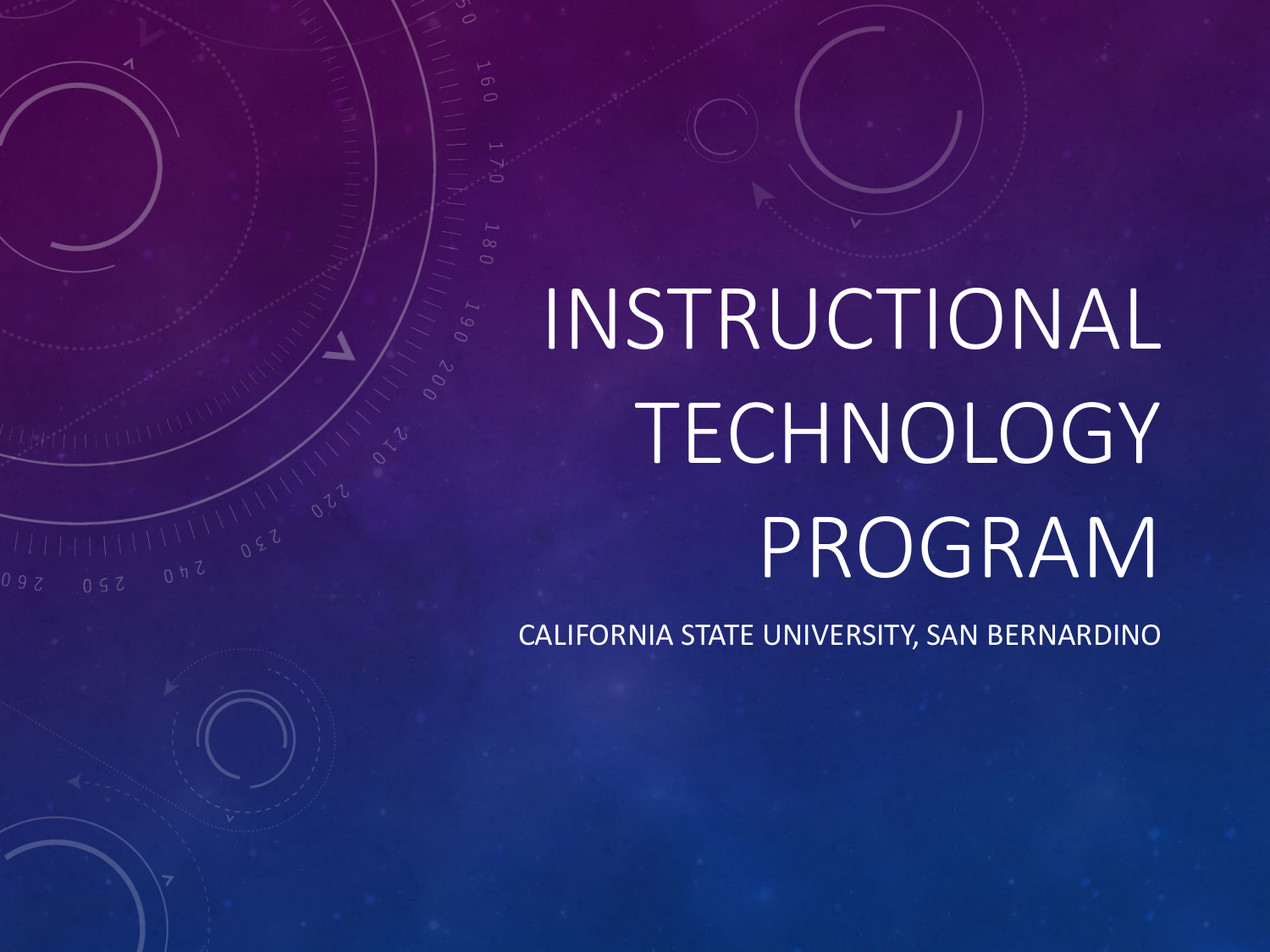### "It's not about the technology. It's about what you do with it."

(Michael Meechin, principal at Poinciana High School in Florida, a keynote at 2017 [Future of Education Technology Conference](http://fetc.org/) in Orlando, FL)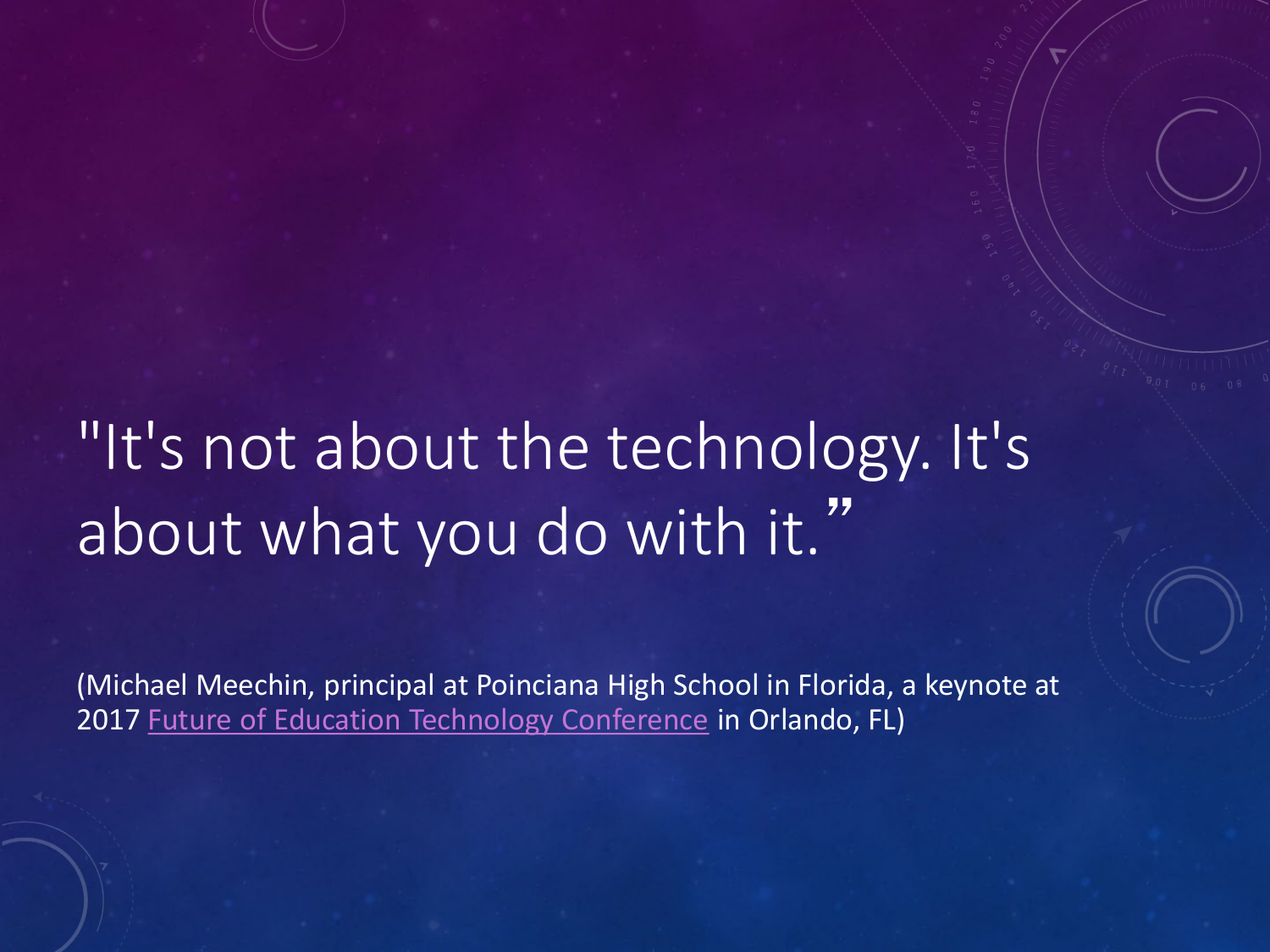Teachers, students, and administrators – not technology alone – are the drivers of innovation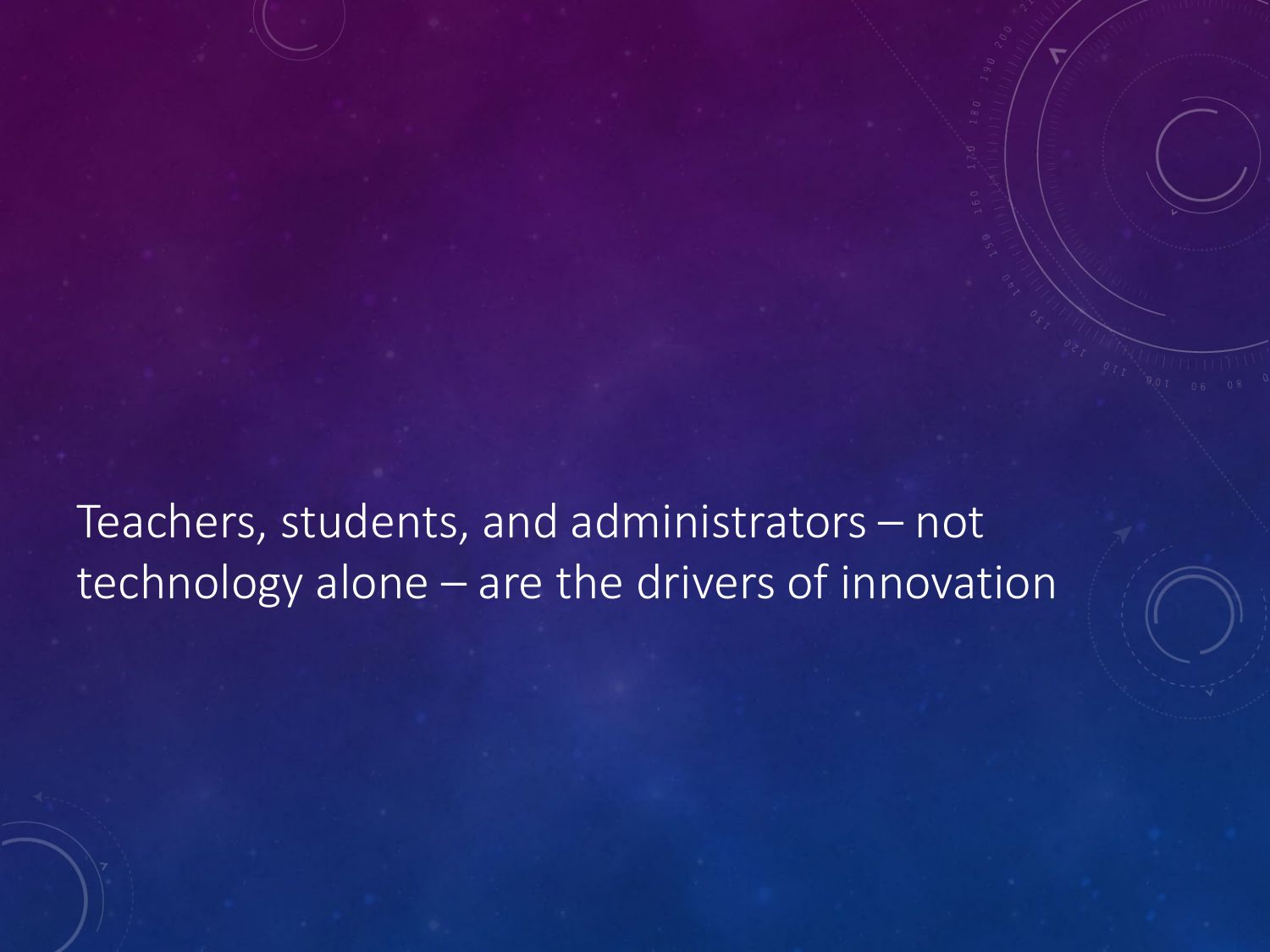## WHY TO CHOOSE THE CSUSB MA IN INSTRUCTIONAL TECH?

IT Program Alumni Testimonial Video Available at<https://www.youtube.com/watch?v=ZdGVYk6-XE8>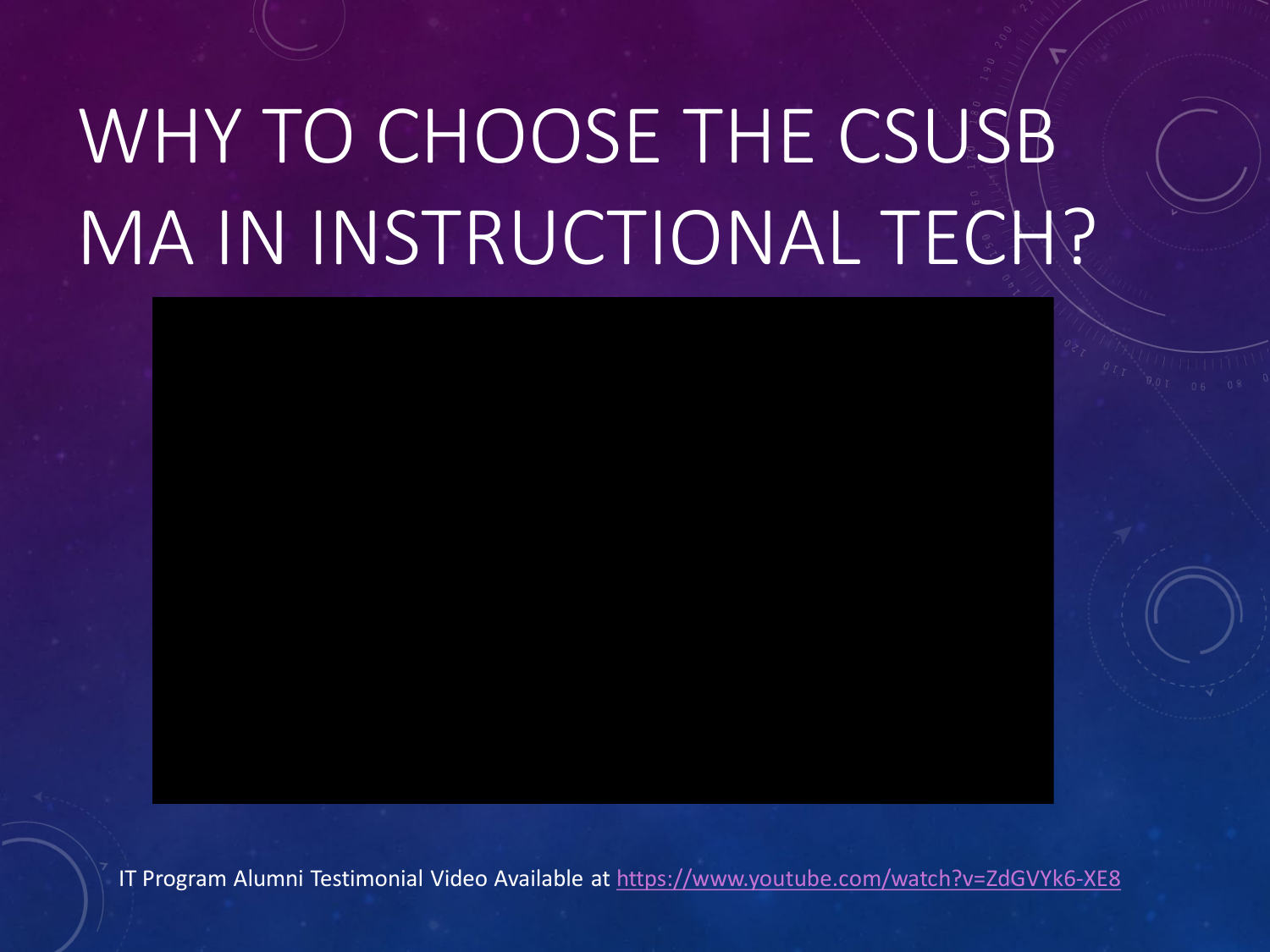## IT FIELD

•Hard technology: • Slides, video, computers • Soft technology: • Instructional design

ETEC Website [http://etec.csusb.edu](http://etec.csusb.edu/)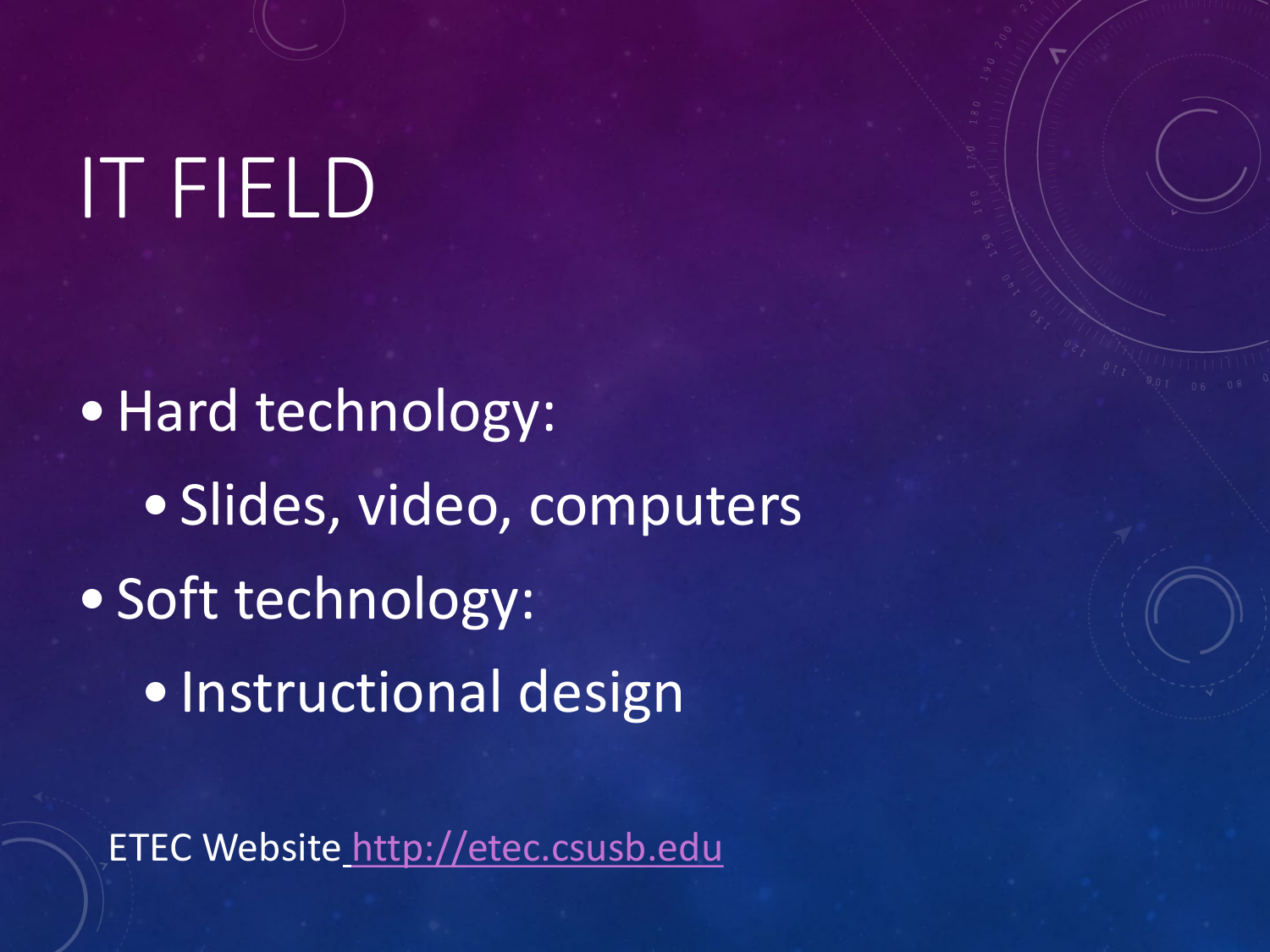# MISSION OF THE IT PROGRAM

- The M.A. in Instructional Design & Technology is designed to meet the needs of technology professionals in schools and other education related settings as well as business settings.
- This program values ethical, life-long, independent, and collaborative learning which fosters leadership for change.
- This program uses hands-on and student-centered approaches.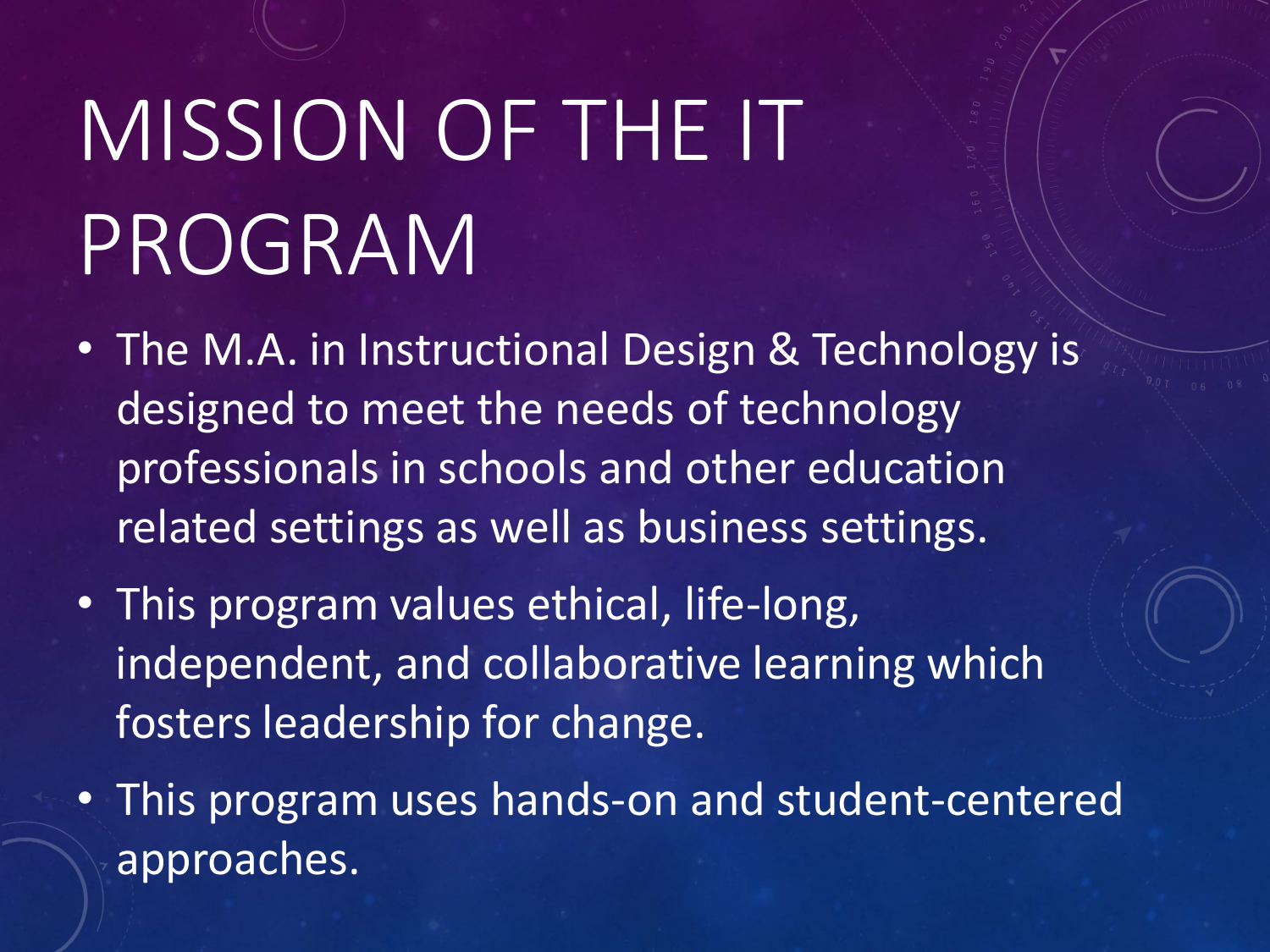## IT JOBS

- Technology Teacher
- Technology coordinator
- Library specialist
- Instructional designer and developer (e.g. online course developers)
- HR Trainers
- Usability evaluator
- Performance consultant
- Professor (Ph.D or Ed.D) . . .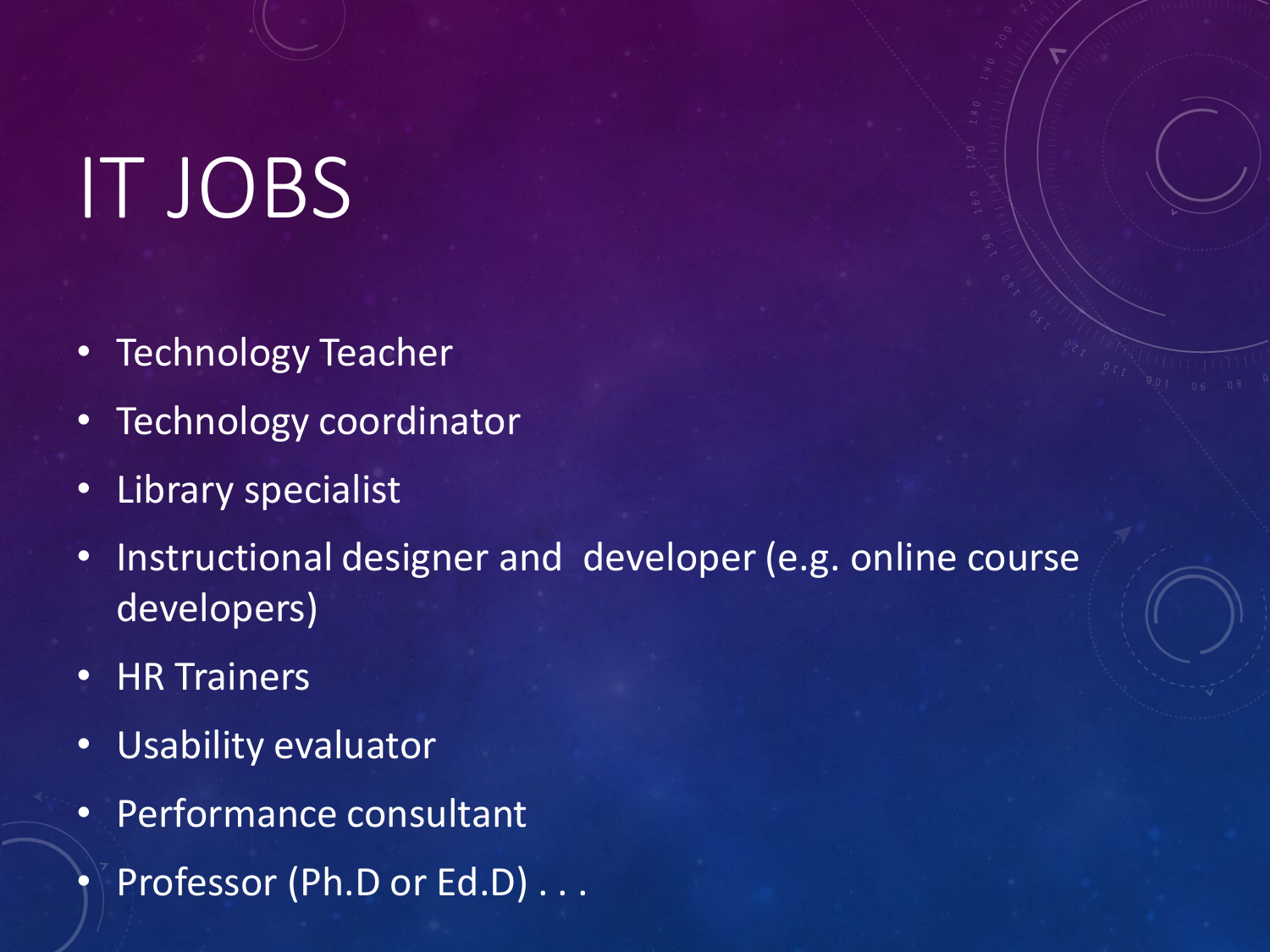## CALIFORNIA TEACHING PERFORMANCE EXPECTATIONS (TPE)

- Adopted June 2016
- TPE 1-2. Maintain ongoing communication with students and families, including the use of technology to communicate with and support students and families, and to communicate achievement expectations and student progress.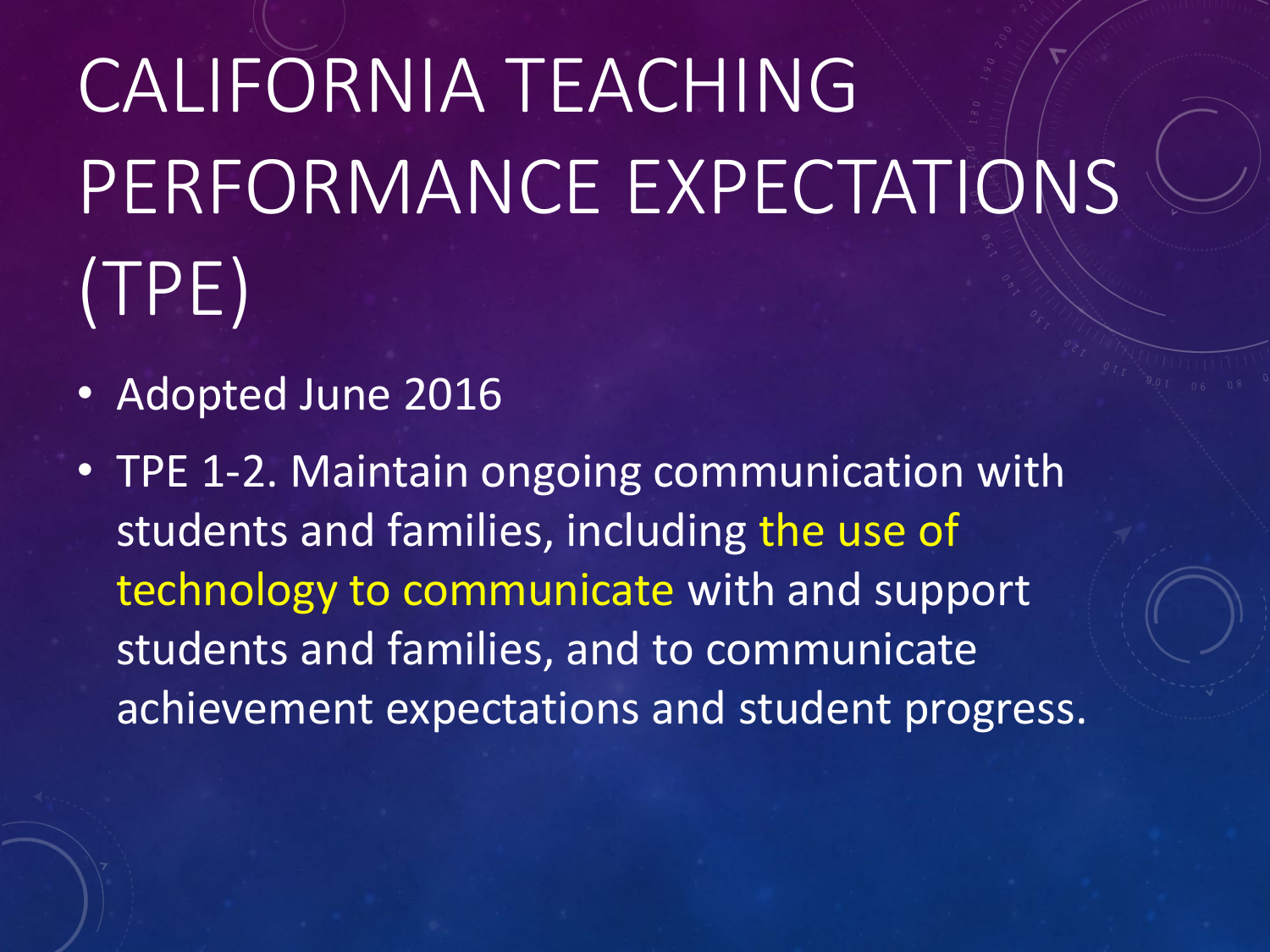### ADMISSION

- Accepting Applications Year around
- Apply at CSU Apply <https://www2.calstate.edu/apply>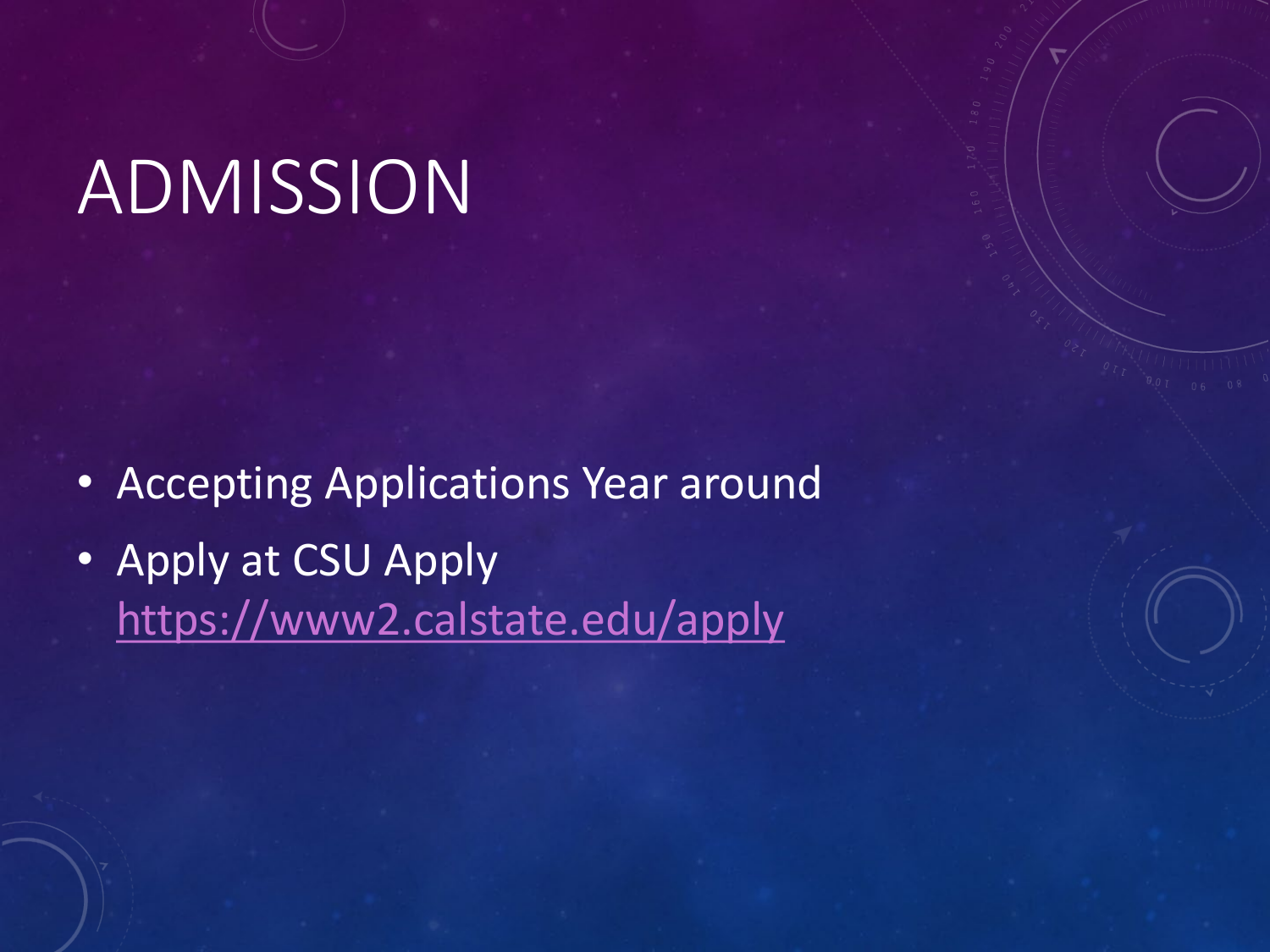### GRADUATE STUDENTS TUITION & FEES

• [https://www.csusb.edu/student-financial](https://www.csusb.edu/student-financial-services/tuition-and-fees)services/tuition-and-fees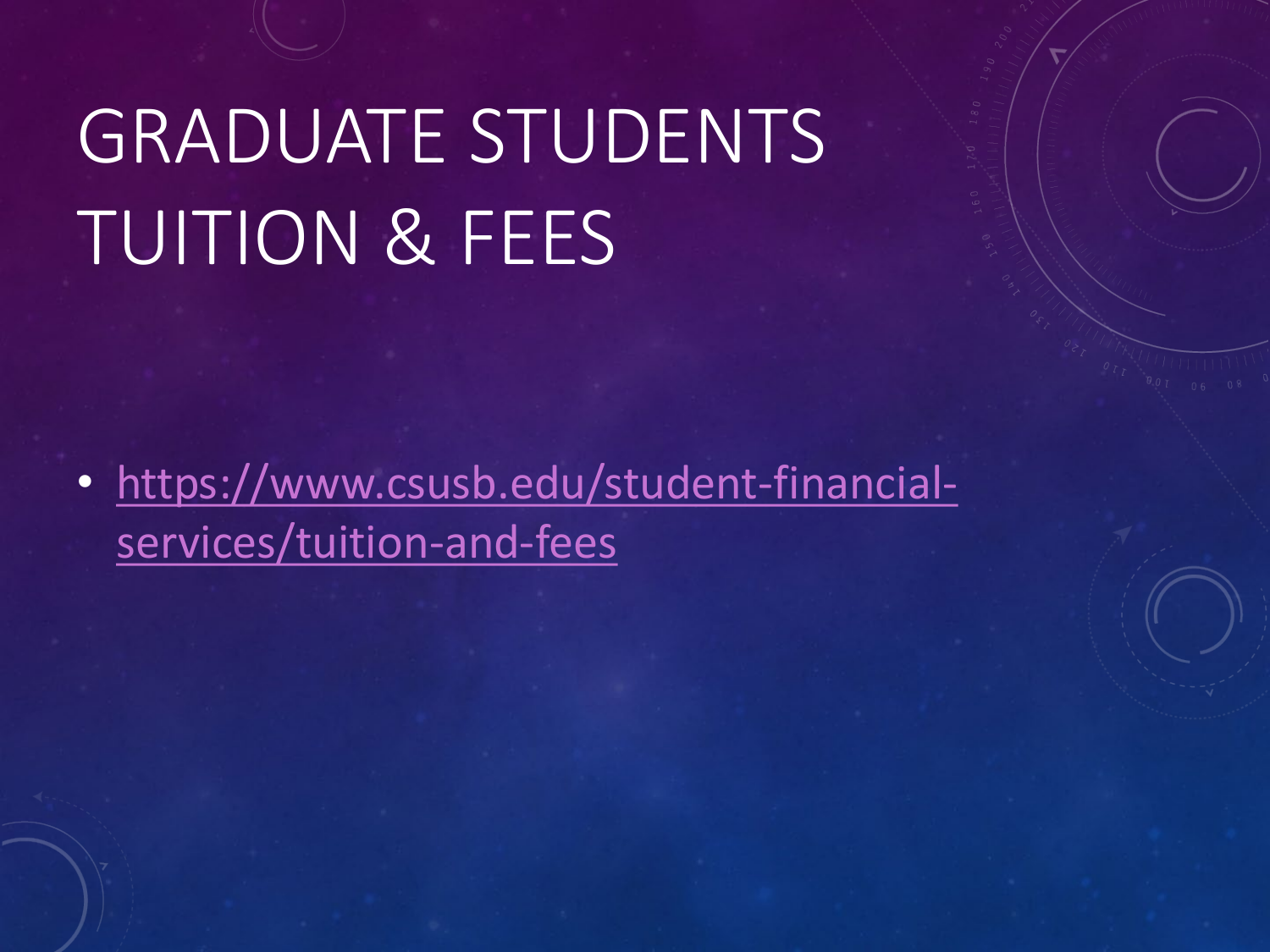## MA DEGREE

- Masters of Art Degree in Education: Instructional Technology option program (12 courses)
- Takes 1.5-2 yrs.
- e.g. 2 courses x 3 quarters x 2 yrs = 12 courses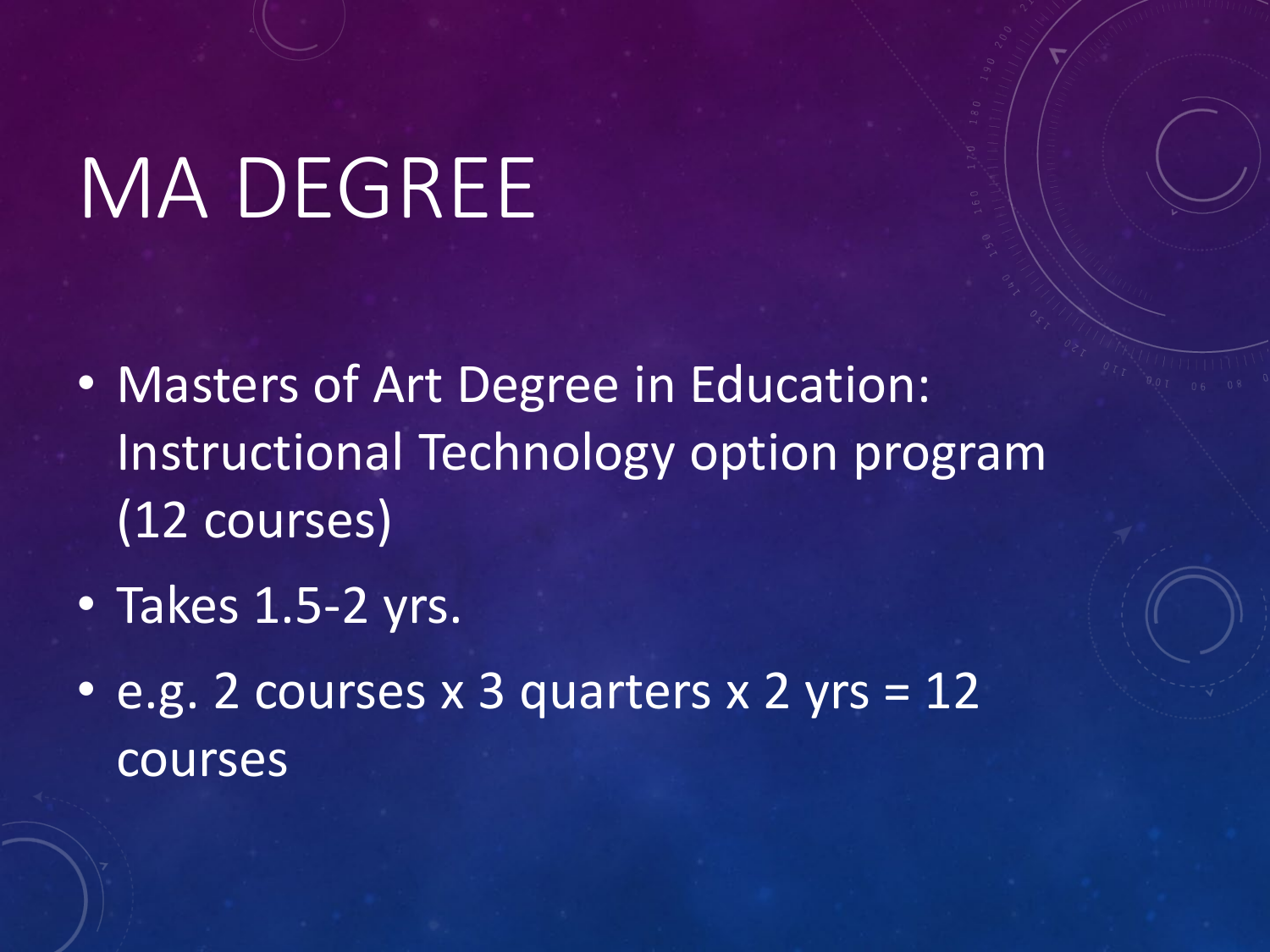### **CERTIFICATES**

• Educational Technology (7courses) • e-Learning (4 courses)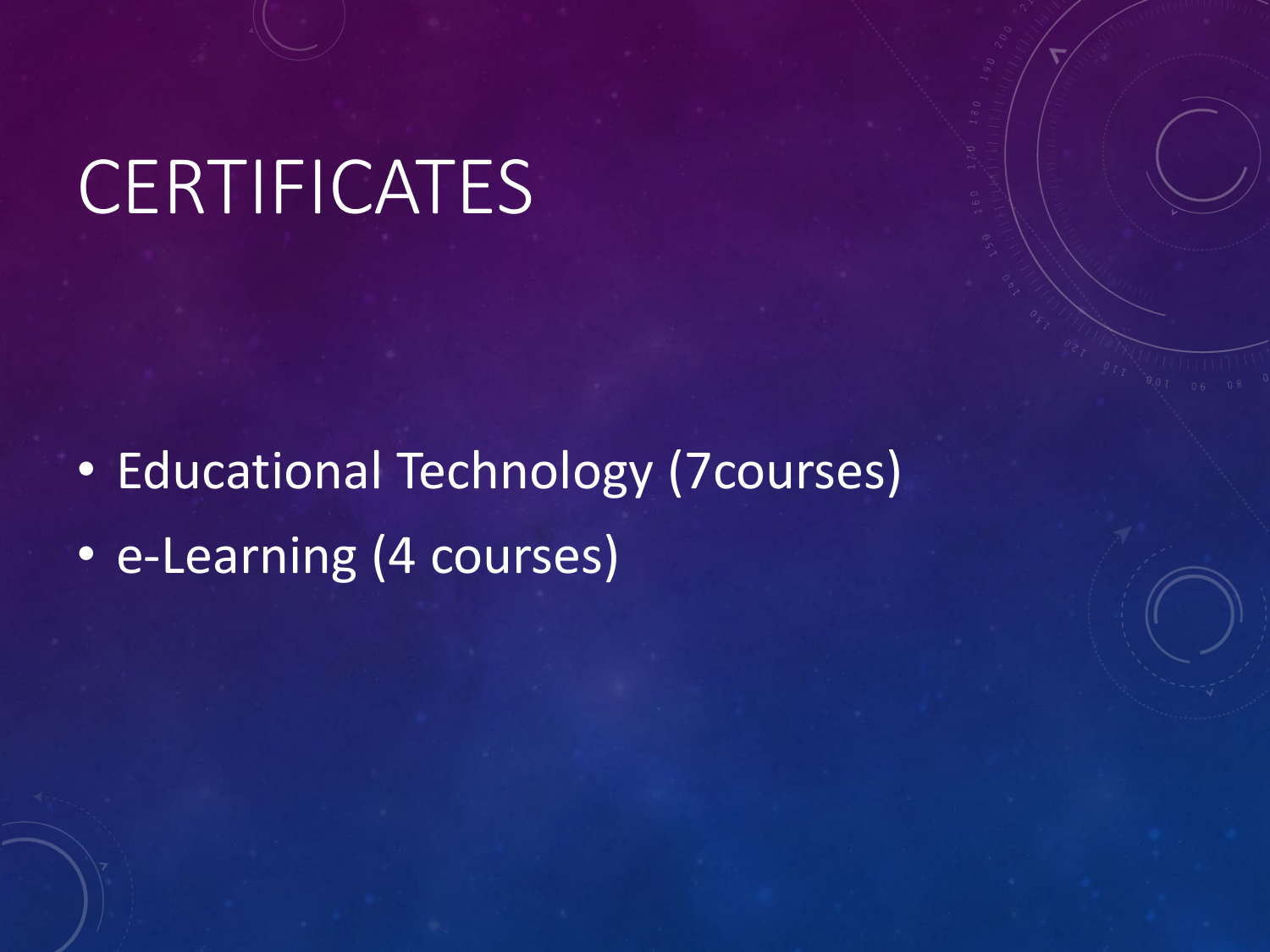### **GRADUATE APPROVED PROGRAM PLAN COLLEGE OF EDUCATION** CALIFORNIA STATE UNIVERSITY, SAN BERNARDINO

### **MASTER OF ARTS IN EDUCATION** INSTRUCTIONAL TECHNOLOGY OPTION

**CLASSIFICATION DATE:** BULLETIN YEAR HELD: POWER TO A PARTICULAR THE SERVICE OF THE SERVICE OF THE SERVICE OF THE SERVICE OF THE SERVICE OF THE SERVICE OF THE SERVICE OF THE SERVICE OF THE SERVICE OF THE SERVICE OF THE SERVICE OF THE SERVICE OF

| <b>NAME:</b> |  |  |
|--------------|--|--|
|              |  |  |

 $SID#$  DATE: 

**BACCALAUREATE DEGREE FROM:** 

GRADUATE WRITING REOUIREMENT: EXPOSITORY WRITING 306/EOUIVALENT/WREE QUARTER/YEAR: GRADE: DATE PETITION APPROVED:

| /\ I\<br>້ | <b>STATISTICS</b><br>TNL. | ۰T<br>эł<br>тĸ | . н. | ----<br>.<br>. . <i>.</i> |
|------------|---------------------------|----------------|------|---------------------------|
|            |                           |                |      |                           |

### M.A. CORE (12 UNITS)

| EDUC 603                        | 4.0 |  |  |
|---------------------------------|-----|--|--|
| EDUC 605<br>(Formerly EDUC 695) | 4.0 |  |  |
| EDUC 607<br>(Formerly EDUC 663) | 4.0 |  |  |

### **INSTRUCTIONAL TECHNOLOGY CORE (16 UNITS)**

| ETEC 500 | 4.0 |  |  |
|----------|-----|--|--|
| ETEC 543 | 4.0 |  |  |
| ETEC 544 | 4.0 |  |  |
| ETEC 692 | 4.0 |  |  |

### **EMPHASIS (4 UNITS)**

Choose either ETEC 643 or ETEC 644

4.0

### **ELECTIVES (12-16 UNITS)**

Chosen from: ETEC 546, 501, 541, 542D, 614, 617, 623, 634, 648, 674, 676D. Students may take up to eight units from other programs, departments, colleges or universities. ETEC 676D can be repeated up to a maximum of eight units. 12 units for ETEC699; 16 for ETEC999.

| 4.0/2.0 |  |  |
|---------|--|--|
| 4.0/2.0 |  |  |
| 4.0/2.0 |  |  |
| 4.0/2.0 |  |  |
| 4.0/2.0 |  |  |

### **CULMINATING EXPERIENCE (0-4 UNITS)**

| ETEC 699 | $+0.5$ |  |  |
|----------|--------|--|--|
| ETEC 999 | U.U.   |  |  |

Note: 48 units required for completion of degree

### ADVISOR: DATE:

|  | <b>PROGRAM COORDINATOR:</b> |  | DATE: |  |
|--|-----------------------------|--|-------|--|
|--|-----------------------------|--|-------|--|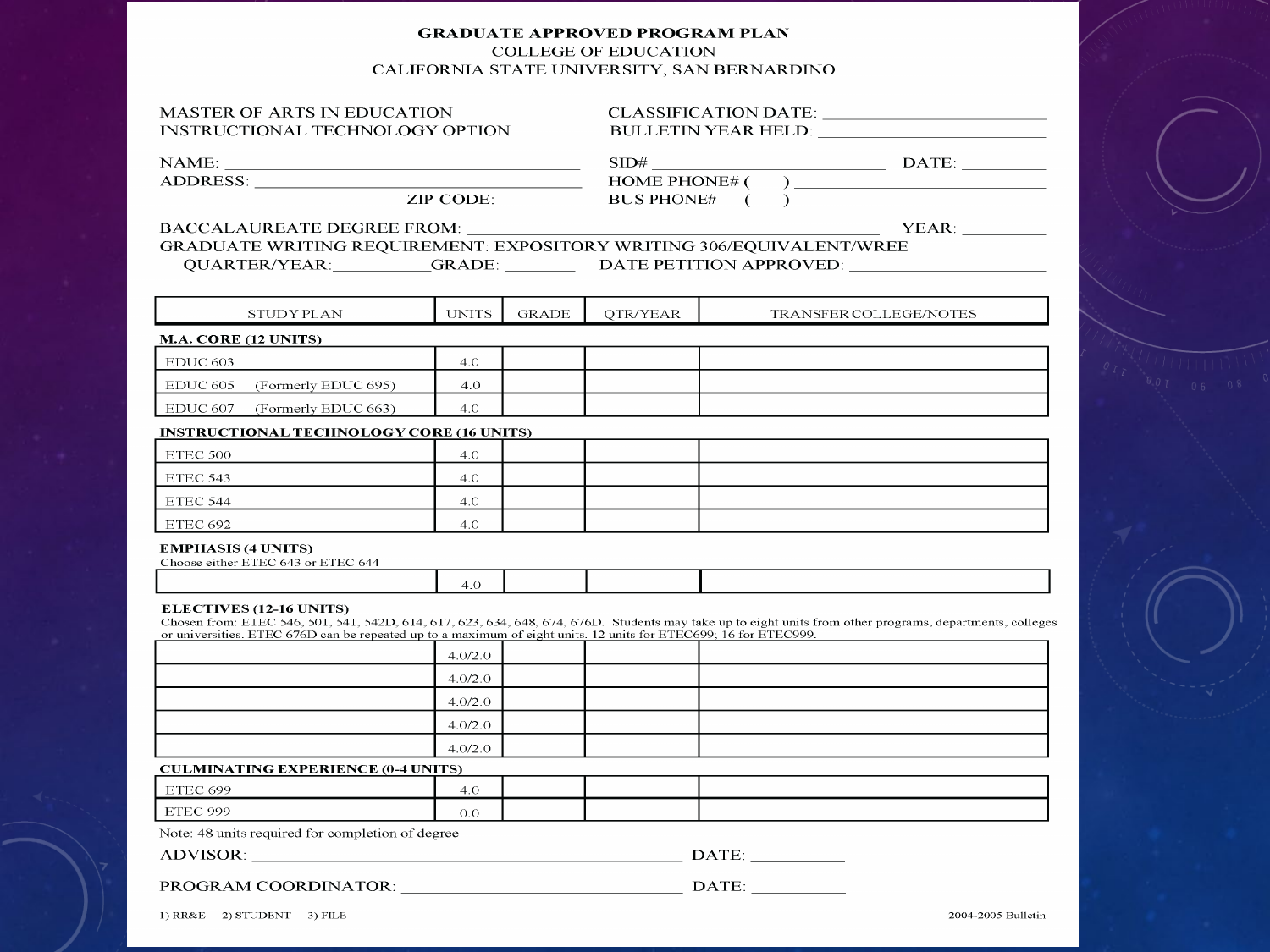## **COURSES**

• Courses face-to-face, hybrid, or online format students can choose from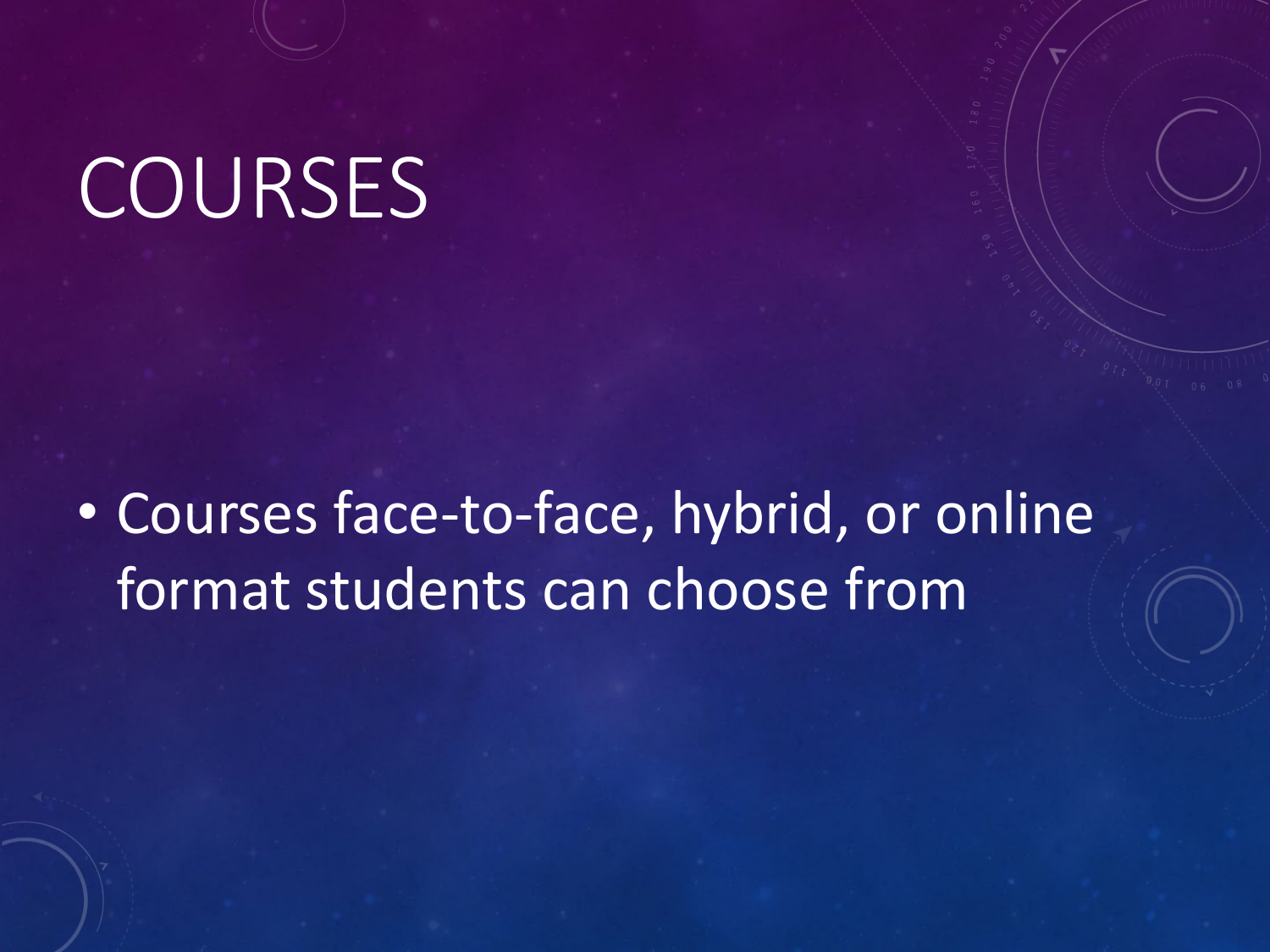### VERIZON GRANT

- Mentor (\$200) A current IT program student who recruits a new student and serve as mentor for the new student for one quarter.
- Mentee (\$50) After completing the first quarter
- Details Email: Dr. Amy Leh [\(aleh@csusb.edu](mailto:aleh@csusb.edu))